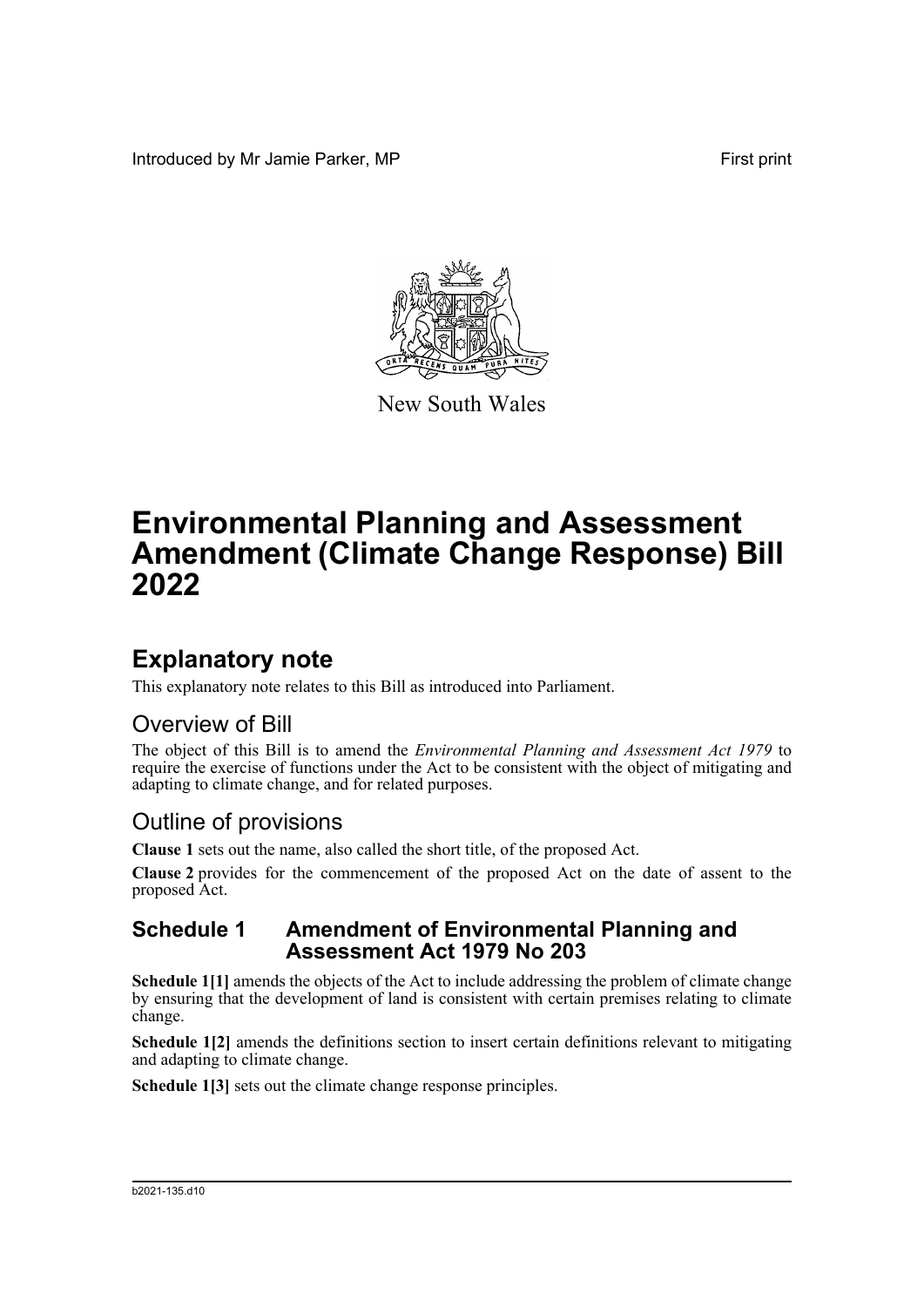Environmental Planning and Assessment Amendment (Climate Change Response) Bill 2022 [NSW] Explanatory note

**Schedule 1[4]** specifies that a *minor impact*, for the purposes of section 1.6(2), which provides that exempt development is development declared to be exempt development because of its minor impact, does not include a material increase in greenhouse gas emissions.

**Schedule 1[5]** inserts proposed sections 1.8–1.9. Proposed section 1.8 requires that an exercise of a function under the Act must be consistent with the climate change response principles and sets out circumstances in which an exercise will be inconsistent with the principles. Proposed section 1.9 requires the Minister to publish planning proposal assessment guidelines and standard conditions of consent for the purposes of guiding consent authorities in exercising functions consistently with section 1.8. Proposed section 1.10 constitutes the Independent Planning and Climate Change Advisory Group, which has functions including publishing climate change adaptation guidelines and advising the Minister and planning authorities on climate change risks.

**Schedule 1[6]** requires a consent authority, in determining a development application, to consider whether the granting of consent would be consistent with the climate change response principles.

**Schedule 1[7]** allows a consent authority to modify a consent for the purposes of imposing a standard climate change condition. The provision also specifies that *minimal environmental impact*, for the purposes of section  $4.55(1A)(a)$ , which allows a consent authority to modify a consent if satisfied that the proposed modification is of minimal environmental impact, does not include an increase in greenhouse gas emissions.

**Schedule 1[8]** specifies that a determining authority's duty to consider the environmental impact of an activity includes a duty to consider the effect of the activity on climate change, in particular whether the activity is consistent with the climate change response principles.

**Schedule 1[9]** removes a limitation on appeals against decisions of the Independent Planning Commission as consent authority after a public hearing by the Commission.

**Schedule 1[10]–[14]** provide for appeals against determinations of applications for development consent by *climate advocates*, who are persons who have made submissions during the public exhibition of an application for development consent objecting to the grant of consent on the basis that it would be inconsistent with the climate change response principles.

**Schedule 1[15]** specifies that the Governor may make regulations for or with respect to standardised assessment processes for determining whether granting consent to proposed development would be consistent with the climate change response principles. For proposed high impact development, the Governor may also make regulations requiring the submission of a *climate impact statement*.

**Schedule 1[16]** requires the Minister to recommend the Governor make the regulations described in Schedule 1[15] on the recommendations of the Independent Planning and Climate Change Advisory Group and make a regulation requiring that environmental impact assessments are prepared by registered environmental assessment practitioners. This provision also requires the Minister to review certain environmental planning legislation for consistency with the climate change response principles.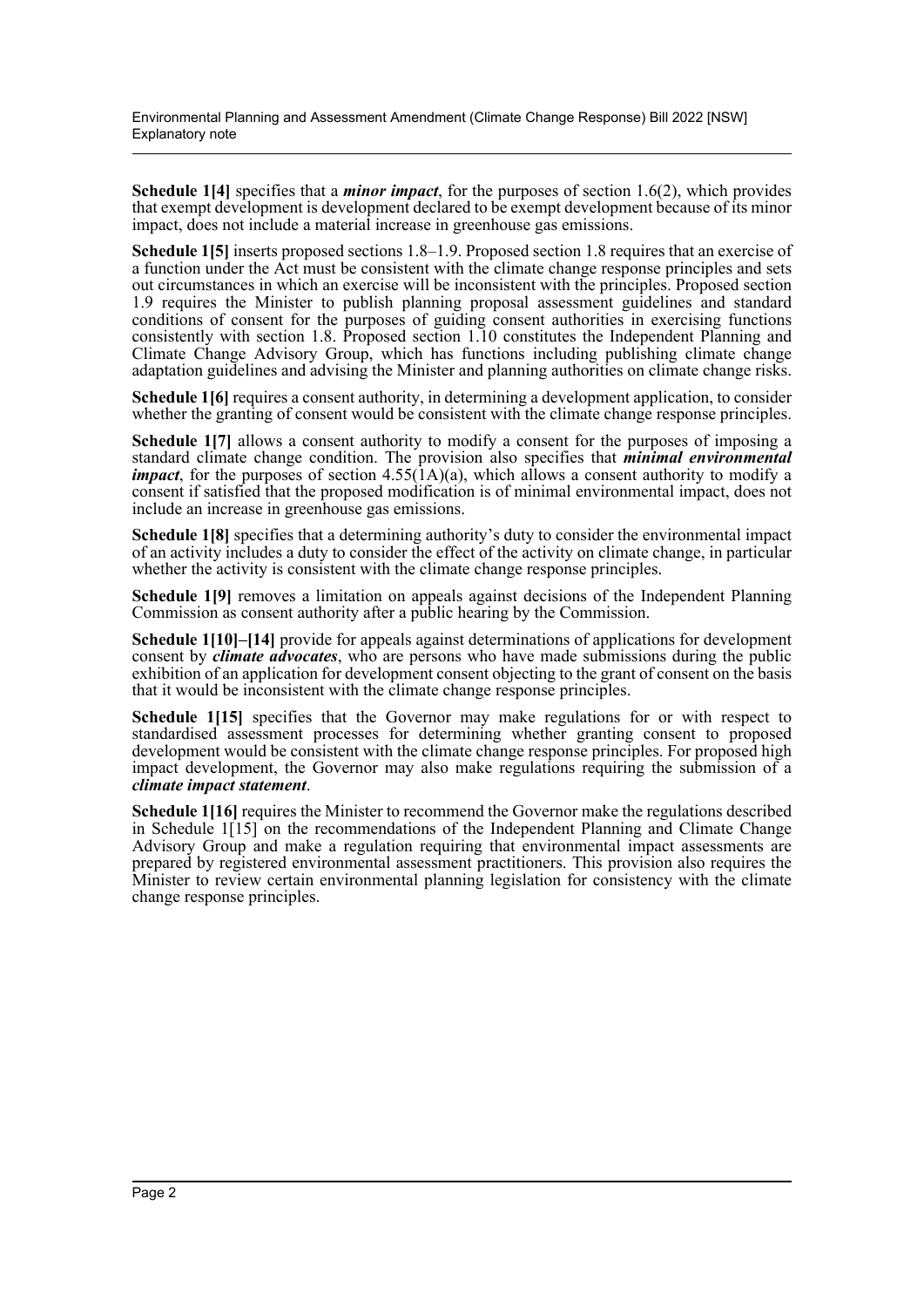Introduced by Mr Jamie Parker, MP First print



New South Wales

# **Environmental Planning and Assessment Amendment (Climate Change Response) Bill 2022**

## **Contents**

| Schedule 1 | Amendment of Environmental Planning and Assessment Act 1979<br><b>No 203</b> |      |
|------------|------------------------------------------------------------------------------|------|
|            | Commencement                                                                 |      |
|            | Name of Act                                                                  |      |
|            |                                                                              | Page |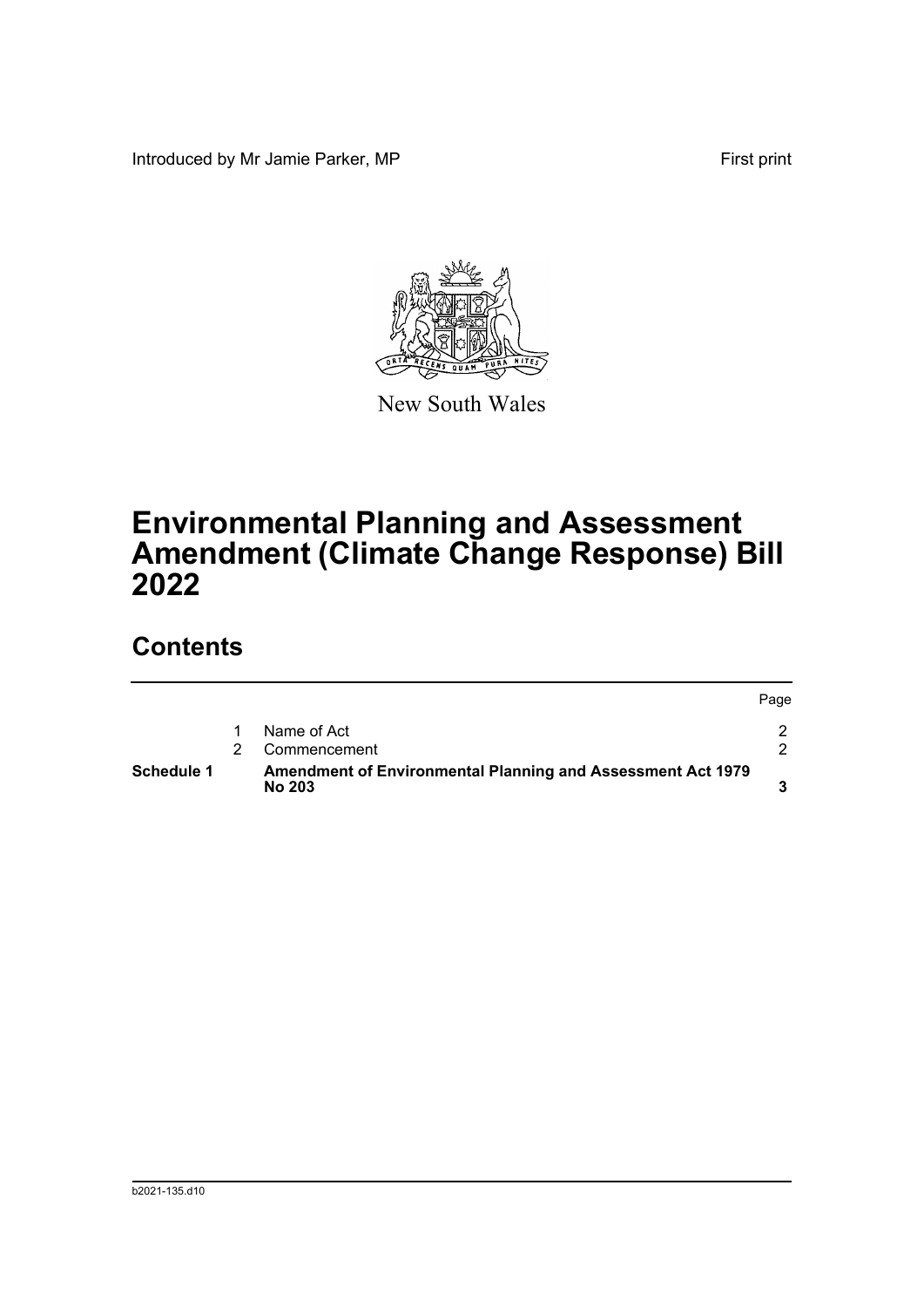

New South Wales

# **Environmental Planning and Assessment Amendment (Climate Change Response) Bill 2022**

No , 2022

#### **A Bill for**

An Act to amend the *Environmental Planning and Assessment Act 1979* to require the exercise of functions under the Act to be consistent with the object of mitigating and adapting to climate change; and for related purposes.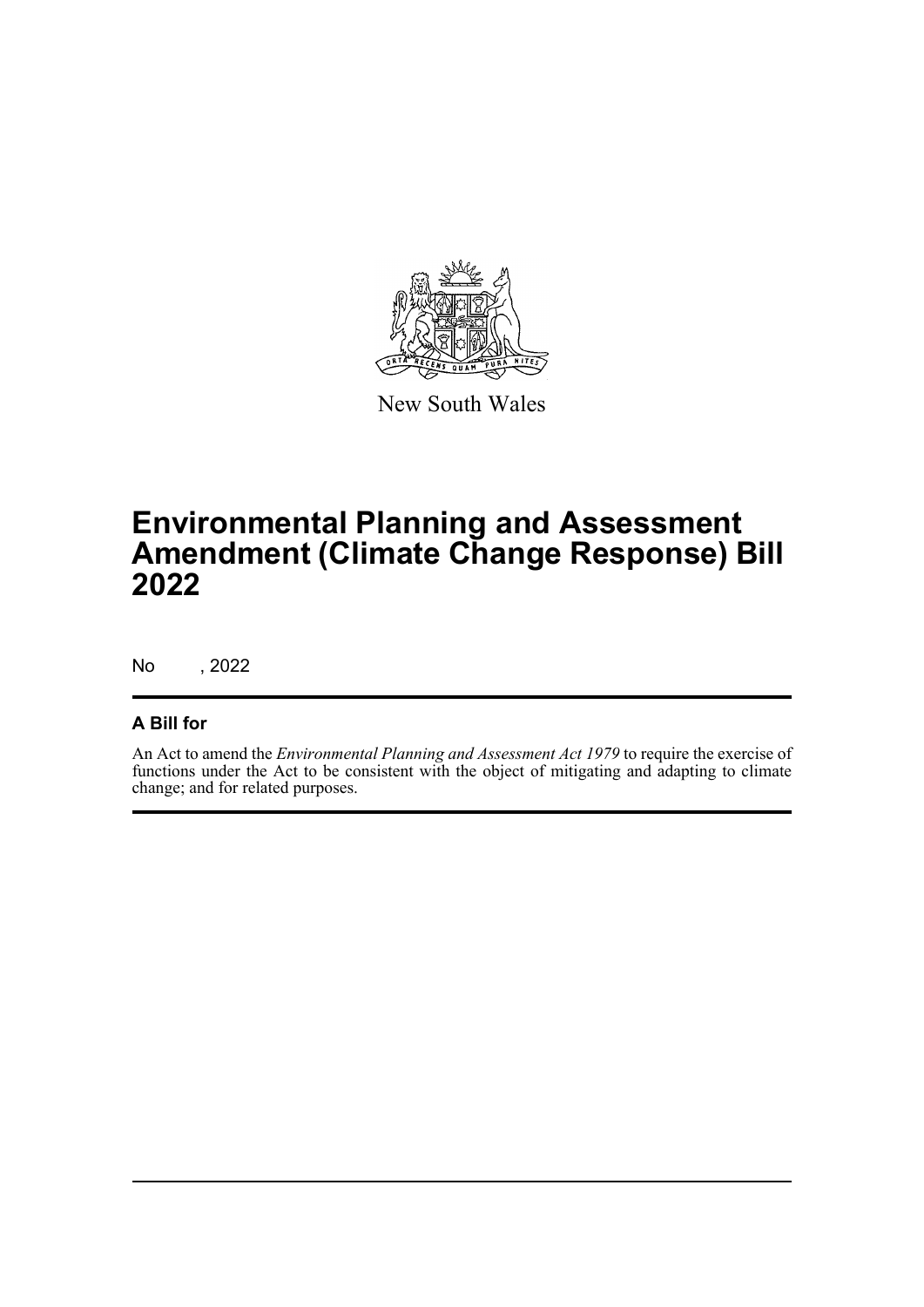Environmental Planning and Assessment Amendment (Climate Change Response) Bill 2022 [NSW]

<span id="page-4-1"></span><span id="page-4-0"></span>

| The Legislature of New South Wales enacts—                                                             |        |
|--------------------------------------------------------------------------------------------------------|--------|
| Name of Act                                                                                            | 2      |
| This Act is the Environmental Planning and Assessment Amendment (Climate<br>Change Response) Act 2022. | 3<br>4 |
| <b>Commencement</b>                                                                                    | 5      |
| This Act commences on the date of assent to this Act.                                                  | 6      |
|                                                                                                        |        |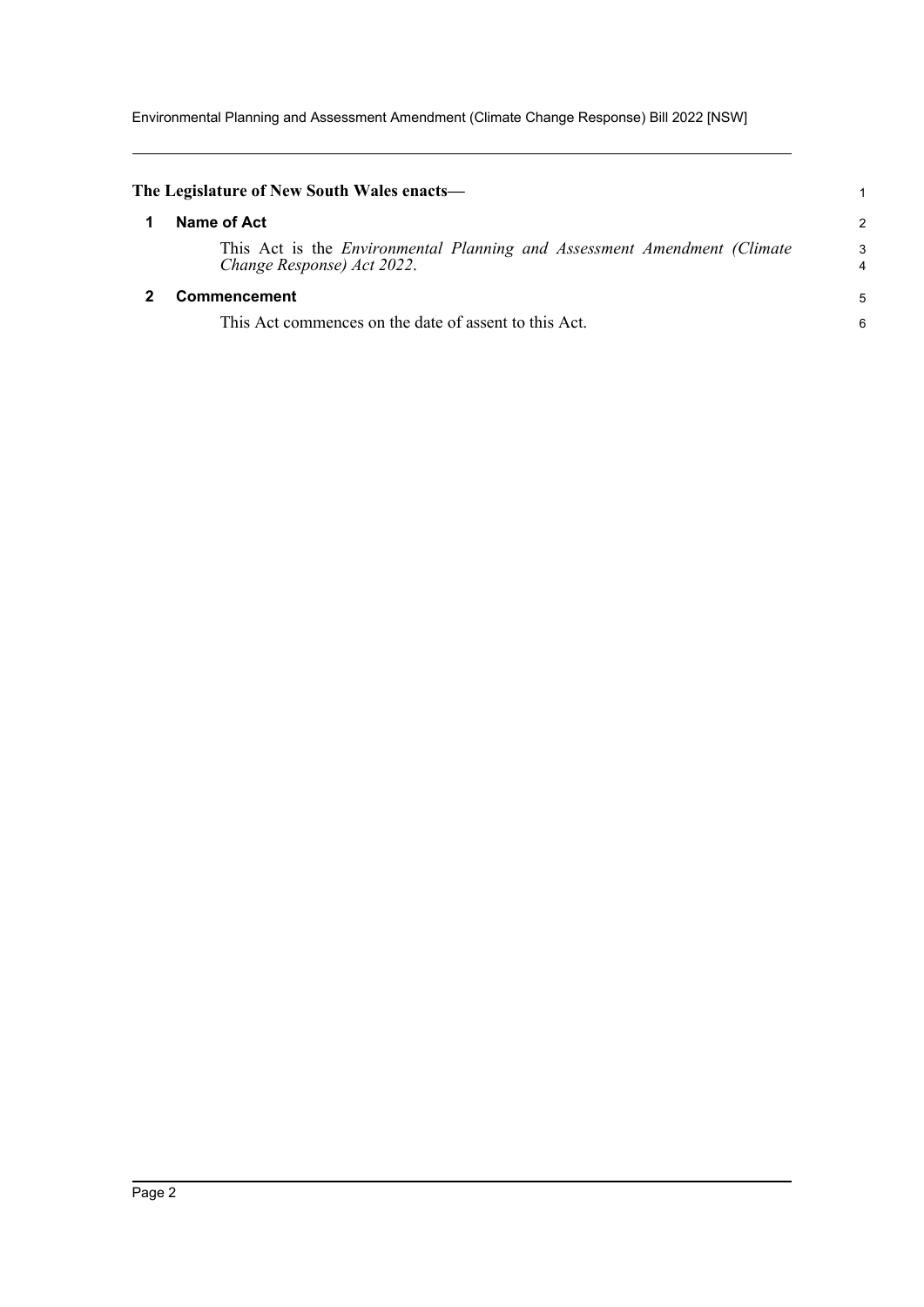### <span id="page-5-0"></span>**Schedule 1 Amendment of Environmental Planning and Assessment Act 1979 No 203**

#### **[1] Section 1.3 Objects of Act**

Insert at the end of section 1.3—

| (k) |      | to address the problem of climate change by ensuring that the<br>development of land is consistent with the following- |
|-----|------|------------------------------------------------------------------------------------------------------------------------|
|     | (1)  | humans have caused and continue to cause changes to the Earth's<br>climate,                                            |
|     | (11) | climate change poses a real and serious risk to-<br>the health, livelihoods, food security, water supply and<br>(A)    |

1  $\overline{2}$ 

- security of people in New South Wales, and (B) the natural environment and biodiversity of New South Wales, and (C) the growth of the New South Wales economy, (iii) failure to take action in New South Wales to mitigate climate change will contribute to similar risks arising in other parts of Australia and the world. **[2] Section 1.4 Definitions** Insert in alphabetical order in section 1.3 *carbon budget* means an amount of greenhouse gas emissions that may be released in a particular area as a result of development in the area, as recommended by the Independent Planning and Climate Change Advisory Group. *climate advocate*—see section 8.8A. *climate change* means a change of climate that— (a) is attributed directly or indirectly to human activity, and (b) alters the composition of the global atmosphere, and (c) is in addition to natural climate variability observed over comparable time periods. *climate change guidelines* means guidelines published— (a) by the Minister under section 1.9, or (b) by the Independent Planning and Climate Change Advisory Group. *climate change response principles*—see section 1.4A. *direct greenhouse gas emissions*, in relation to development, means the release of greenhouse gas into the atmosphere as a direct result of an activity or series of activities, including ancillary activities, that constitute the development. *green and blue infrastructure* means the following sustainable infrastructure— 10 11 12 13 14 15 16 17 18 19 20 21 22 23 24 25 26 27 28 29 30 31 32 33 34 35 36 37 38
	- (a) urban tree canopy cover, (b) bushland, (c) parks, (d) waterways, (e) other similar infrastructure. *greenhouse gas emissions*— 39  $40$ 41 42 43 44 45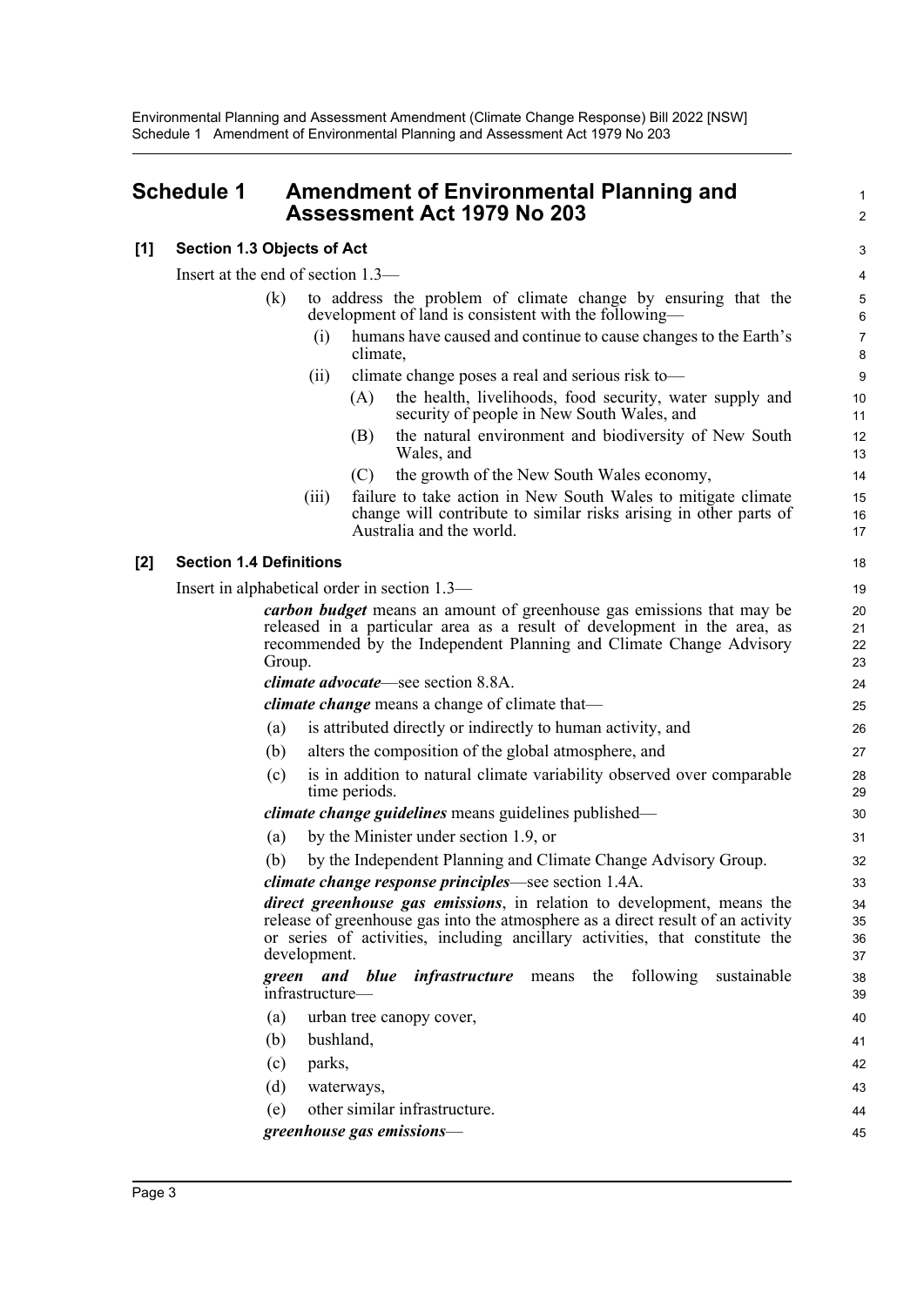| (a)                          |                     | means emissions of carbon dioxide, methane, nitrogen trifluoride,<br>nitrous oxide, sulphur hexafluoride, a hydrofluorocarbon gas, a<br>perfluorocarbon gas or any other gas prescribed by the regulations for<br>the purposes of this definition, and | $\mathbf{1}$<br>$\overline{2}$<br>3<br>4 |
|------------------------------|---------------------|--------------------------------------------------------------------------------------------------------------------------------------------------------------------------------------------------------------------------------------------------------|------------------------------------------|
| (b)                          | emissions.          | in relation to development, includes direct and indirect greenhouse gas                                                                                                                                                                                | $\mathbf 5$<br>$\,6\,$                   |
|                              |                     | high impact development means the following-                                                                                                                                                                                                           | $\overline{7}$                           |
| (a)                          |                     | State significant development,                                                                                                                                                                                                                         | 8                                        |
| (b)                          |                     | State significant infrastructure,                                                                                                                                                                                                                      | 9                                        |
| (c)                          |                     | designated development,                                                                                                                                                                                                                                | 10                                       |
| (d)                          |                     | any other development prescribed by the Regulations for the purposes<br>of this definition.                                                                                                                                                            | 11<br>12                                 |
|                              | section $1.10(1)$ . | Independent Planning and Climate Change Advisory Group means the<br>Independent Planning and Climate Change Advisory Group constituted under                                                                                                           | 13<br>14<br>15                           |
|                              |                     | <i>indirect greenhouse gas emissions</i> , in relation to development, means—                                                                                                                                                                          | 16                                       |
| (a)                          |                     | greenhouse gas emissions released into the atmosphere as a direct result<br>of 1 or more activities that—                                                                                                                                              | 17<br>18                                 |
|                              | (i)                 | generate electricity, heating, cooling or steam used by a building<br>on land the subject of the development, but                                                                                                                                      | 19<br>20                                 |
|                              | (i)                 | do not form part of the development, or                                                                                                                                                                                                                | 21                                       |
| (b)                          |                     | other greenhouse gas emissions released into the atmosphere as an<br>indirect result of the development, including emissions released as a<br>result of the following—                                                                                 | 22<br>23<br>24                           |
|                              | (i)                 | the production of raw materials, or                                                                                                                                                                                                                    | 25                                       |
|                              | (ii)                | the transportation of materials or building equipment, or                                                                                                                                                                                              | 26                                       |
|                              | (iii)               | the use of products supplied at the development site.                                                                                                                                                                                                  | 27                                       |
|                              | development.        | low impact development means development other than high impact                                                                                                                                                                                        | 28<br>29                                 |
|                              |                     | <i>mitigation</i> , of climate change, means the limiting of the increase in global<br>temperatures to 1.5 degrees Celsius above pre-industrial levels.                                                                                                | 30<br>31                                 |
|                              |                     | standard climate change condition—see section $1.9(1)(b)$ .                                                                                                                                                                                            | 32                                       |
| $[3]$<br><b>Section 1.4A</b> |                     |                                                                                                                                                                                                                                                        | 33                                       |
| Insert after section 1.4—    |                     |                                                                                                                                                                                                                                                        | 34                                       |
| 1.4A                         |                     | Meaning of "climate change response principles"                                                                                                                                                                                                        | 35                                       |
|                              |                     | The <i>climate change response principles</i> are that-                                                                                                                                                                                                | 36                                       |
| (a)                          |                     | climate change can and should be mitigated, including by-                                                                                                                                                                                              | 37                                       |
|                              | (i)                 | reducing greenhouse gas emissions associated with development,<br>and                                                                                                                                                                                  | 38<br>39                                 |
|                              | (ii)                | meeting relevant State and Commonwealth emissions reduction<br>targets, and                                                                                                                                                                            | 40<br>41                                 |
|                              | (iii)               | rapidly phasing out fossil fuel production and use in accordance<br>with relevant recommendations of the United Nations, and                                                                                                                           | 42<br>43                                 |
| (b)                          |                     | some climate change has either already occurred or cannot be<br>prevented, and this unavoidable climate change must be planned for and                                                                                                                 | 44<br>45                                 |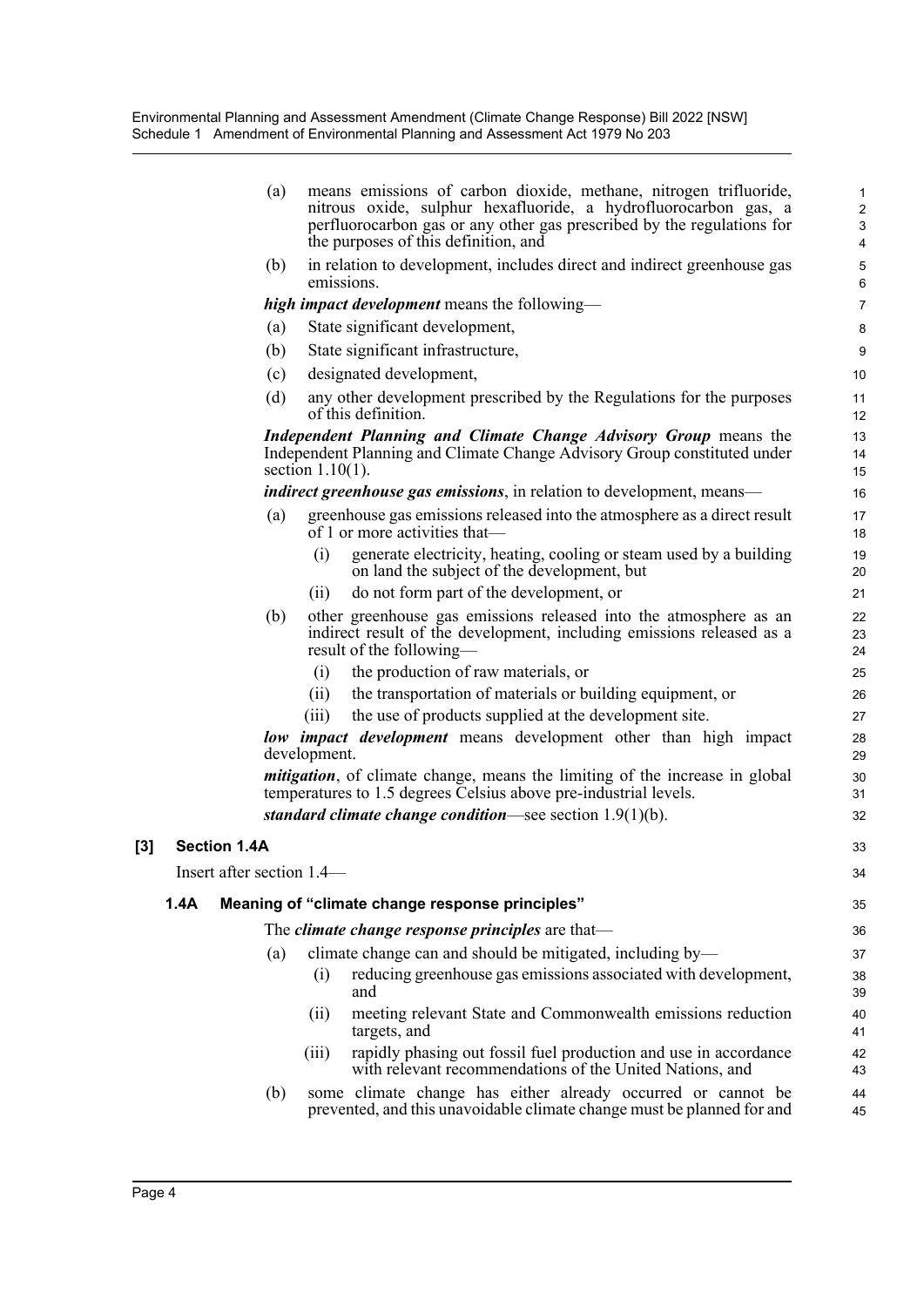adapted to in accordance with relevant laws and policies and the best available science, including by—

- (i) facilitating the voluntary retreat from inhabited areas that are subject to increased natural disaster risk because of climate change, and
- (ii) building green and blue infrastructure, and improving construction standards, to reduce or adapt to extreme heat in urban areas, and
- (iii) creating biodiversity corridors to facilitate the migration of animal species affected by climate change, and
- (iv) providing and protecting local habitats for animal species affected by climate change, and facilitating the animals' migration to the habitats, and
- (c) planning decisions must facilitate, to the greatest extent practicable—
	- (i) the mitigation of climate change, and
	- (ii) adaptation to unavoidable climate change, and
- (d) in relation to the granting of development consents, consent authorities must reduce greenhouse gas emissions by—
	- (i) prioritising development that will not result in greenhouse gas emissions, and
	- (ii) if greenhouse gas emissions cannot be avoided, granting development consent only if satisfied that—
		- (A) greenhouse gas emissions associated with the development will be avoided as much as practicable, and
		- (B) the development will involve regenerative features sufficient to neutralise remaining greenhouse gas emissions.

#### **[4] Section 1.6 Exempt development**

Insert at the end of section 1.6—

(3) In this section *minor impact* does not include a material increase in greenhouse gas emissions.

#### **[5] Sections 1.8–1.10**

Insert after section 1.7—

#### **1.8 Exercise of functions must be consistent with climate change response principles**

- (1) Each person, public authority or other body with functions under this Act must exercise the functions consistently with the climate change response principles.
- (2) Without limiting subsection (1), the exercise of a function is inconsistent with the climate change response principles if the effect, including the cumulative effect taking into account existing development, would likely be 1 or more of the following—
	- (a) a carbon budget being exceeded,
	- (b) a State, national or global emissions reduction target not being achieved,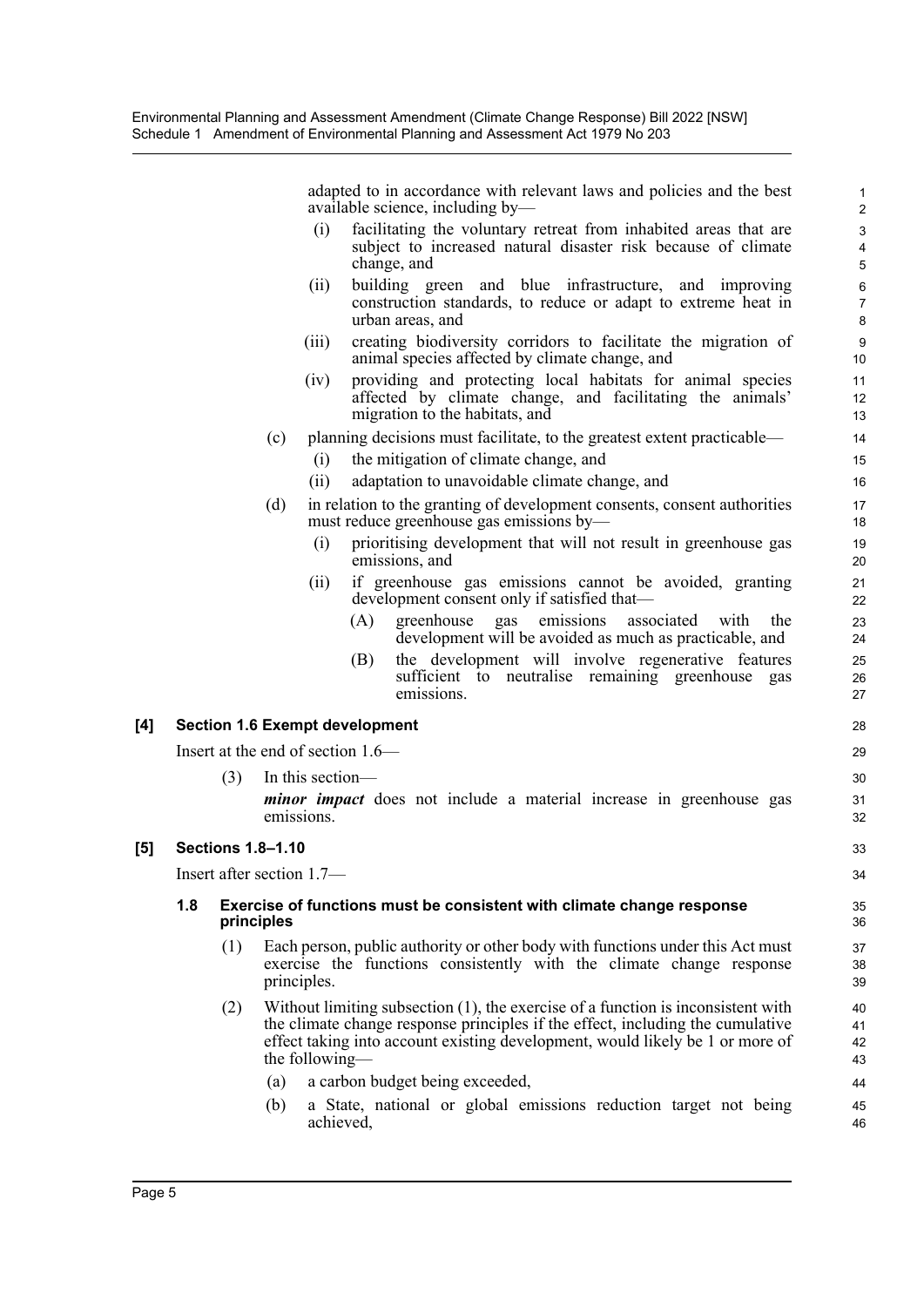Environmental Planning and Assessment Amendment (Climate Change Response) Bill 2022 [NSW] Schedule 1 Amendment of Environmental Planning and Assessment Act 1979 No 203

|      |                                                                                                     | (c)<br>a material increase in greenhouse gas emissions,                                                                                                                                                                                                            | $\mathbf{1}$              |  |  |  |  |
|------|-----------------------------------------------------------------------------------------------------|--------------------------------------------------------------------------------------------------------------------------------------------------------------------------------------------------------------------------------------------------------------------|---------------------------|--|--|--|--|
|      |                                                                                                     | (d)<br>an unacceptable climate risk,                                                                                                                                                                                                                               | $\overline{c}$            |  |  |  |  |
|      |                                                                                                     | high impact development that is not carbon neutral,<br>(e)                                                                                                                                                                                                         | 3                         |  |  |  |  |
|      |                                                                                                     | (f)<br>a material inconsistency with climate change guidelines,                                                                                                                                                                                                    | $\overline{4}$            |  |  |  |  |
|      |                                                                                                     | another matter prescribed by the Regulations.<br>(g)                                                                                                                                                                                                               | 5                         |  |  |  |  |
|      | (3)                                                                                                 | A person, public authority or other body with functions under this Act does not<br>breach subsection (1) by acting consistently with climate change guidelines.                                                                                                    | $\,6\,$<br>$\overline{7}$ |  |  |  |  |
|      | (4)                                                                                                 | In this section-                                                                                                                                                                                                                                                   | 8                         |  |  |  |  |
|      |                                                                                                     | <b>unacceptable climate risk</b> means the following risks arising from the impacts<br>of climate change—                                                                                                                                                          | 9<br>10                   |  |  |  |  |
|      |                                                                                                     | a foreseeable threat to the lives or safety of individuals,<br>(a)                                                                                                                                                                                                 | 11                        |  |  |  |  |
|      |                                                                                                     | (b)<br>a foreseeable and significant threat to biodiversity,                                                                                                                                                                                                       | 12                        |  |  |  |  |
|      |                                                                                                     | (c)<br>a threat that cannot be adequately managed by emergency management,<br>the building of infrastructure, or other adaptation measures.                                                                                                                        | 13<br>14                  |  |  |  |  |
| 1.9  | Minister must publish planning proposal assessment guidelines and standard<br>conditions of consent |                                                                                                                                                                                                                                                                    |                           |  |  |  |  |
|      | (1)                                                                                                 | For the purposes of guiding consent authorities in exercising functions<br>consistently with section 1. $\delta(1)$ , the Minister must publish the following<br>within 12 months of the commencement of this section—                                             | 17<br>18<br>19            |  |  |  |  |
|      |                                                                                                     | guidelines for the assessment of development applications,<br>(a)                                                                                                                                                                                                  | 20                        |  |  |  |  |
|      |                                                                                                     | standard conditions of consent to remedy aspects of proposed<br>(b)<br>development that would be inconsistent with the climate change<br>response principles (standard climate change conditions).                                                                 | 21<br>22<br>23            |  |  |  |  |
|      | (2)                                                                                                 | The Minister must review and update the guidelines and standard climate<br>change conditions every 12 months.                                                                                                                                                      | 24<br>25                  |  |  |  |  |
| 1.10 |                                                                                                     | <b>Independent Planning and Climate Change Advisory Group</b>                                                                                                                                                                                                      | 26                        |  |  |  |  |
|      | (1)                                                                                                 | There is constituted by this Act a corporation with the corporate name of the<br>Independent Planning and Climate Change Advisory Group.                                                                                                                           | 27<br>28                  |  |  |  |  |
|      | (2)                                                                                                 | The Group-                                                                                                                                                                                                                                                         | 29                        |  |  |  |  |
|      |                                                                                                     | is a statutory body representing the Crown, and<br>(a)                                                                                                                                                                                                             | 30                        |  |  |  |  |
|      |                                                                                                     | (b)<br>is not subject to the control or direction of the Minister, and                                                                                                                                                                                             | 31                        |  |  |  |  |
|      |                                                                                                     | has the functions conferred or imposed on it by or under this Act or<br>(c)<br>another Act, and                                                                                                                                                                    | 32<br>33                  |  |  |  |  |
|      |                                                                                                     | must receive adequate funding to effectively perform its functions.<br>(d)                                                                                                                                                                                         | 34                        |  |  |  |  |
|      | (3)                                                                                                 | The Group consists of 5 members appointed by the Minister within 2 months<br>of the commencement of this section who have qualifications and expertise in<br>the following fields that will enable the members to assist the Group in<br>exercising its functions— |                           |  |  |  |  |
|      |                                                                                                     | planning,<br>(a)                                                                                                                                                                                                                                                   | 39                        |  |  |  |  |
|      |                                                                                                     | (b)<br>climate science,                                                                                                                                                                                                                                            | 40                        |  |  |  |  |
|      |                                                                                                     | (c)<br>environmental protection.                                                                                                                                                                                                                                   | 41                        |  |  |  |  |
|      | (4)                                                                                                 | A member holds office for 3 years and is eligible for re-appointment.                                                                                                                                                                                              | 42                        |  |  |  |  |
|      | (5)                                                                                                 | The Minister must appoint a member to fill a vacancy within 2 months of the<br>vacancy arising.                                                                                                                                                                    | 43<br>44                  |  |  |  |  |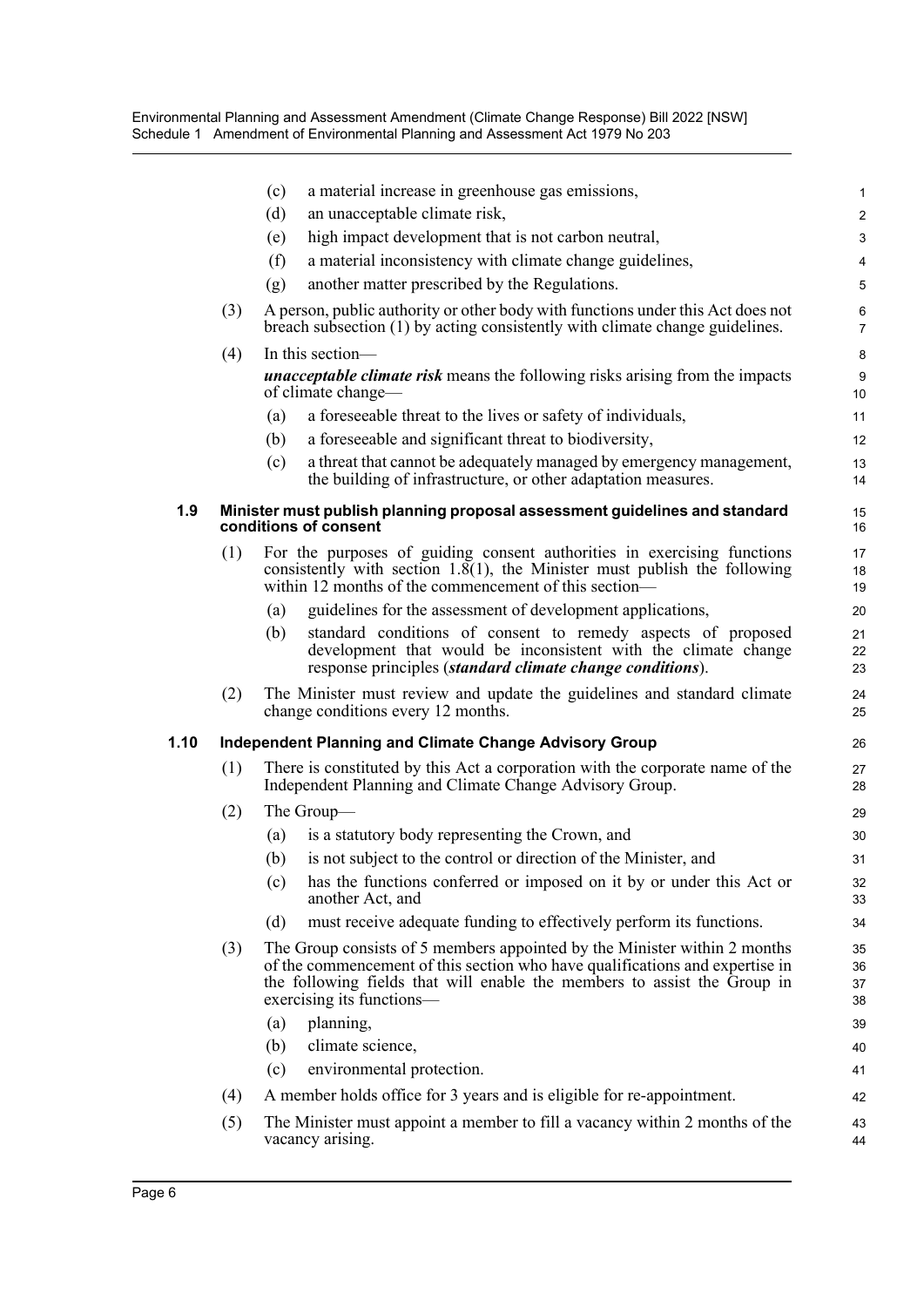|     | (6)                                                                                                                                                                                                                                          | The Group has the following functions—            |                                                                                                                                                                                                                                      | 1                          |  |  |
|-----|----------------------------------------------------------------------------------------------------------------------------------------------------------------------------------------------------------------------------------------------|---------------------------------------------------|--------------------------------------------------------------------------------------------------------------------------------------------------------------------------------------------------------------------------------------|----------------------------|--|--|
|     |                                                                                                                                                                                                                                              | to publish—<br>(a)                                |                                                                                                                                                                                                                                      | 2                          |  |  |
|     |                                                                                                                                                                                                                                              | (i)                                               | best practice guidelines for adapting to unavoidable climate<br>change <i>(climate change adaptation guidelines)</i> within 12<br>months of the commencement of this section, and                                                    | 3<br>4<br>5                |  |  |
|     |                                                                                                                                                                                                                                              | (i)                                               | guidelines for using and phasing out fossil fuels in the State<br>consistently with recommendations of the United Nations<br>Intergovernmental Panel on Climate Change, within 12 months<br>of the commencement of this section, and | 6<br>7<br>$\bf 8$<br>$9\,$ |  |  |
|     |                                                                                                                                                                                                                                              | (iii)                                             | updates to the publications mentioned in paragraph $(a)(i)$ and $(ii)$<br>every 2 years, and                                                                                                                                         | 10<br>11                   |  |  |
|     |                                                                                                                                                                                                                                              | (iv)                                              | any other guidelines it considers relevant and necessary to guide<br>the Minister or another person or body in exercising functions<br>under this Act, and                                                                           | 12<br>13<br>14             |  |  |
|     |                                                                                                                                                                                                                                              | (v)                                               | climate change projections,                                                                                                                                                                                                          | 15                         |  |  |
|     |                                                                                                                                                                                                                                              | (b)                                               | to identify and advise the Minister and planning authorities on State and<br>regional-level climate change risks,                                                                                                                    | 16<br>17                   |  |  |
|     |                                                                                                                                                                                                                                              | (c)<br>response principles,                       | to review draft planning instruments as requested and to provide advice<br>on whether the instruments are consistent with the climate change                                                                                         | 18<br>19<br>20             |  |  |
|     |                                                                                                                                                                                                                                              | (d)                                               | to advise the Minister on the content of-                                                                                                                                                                                            | 21                         |  |  |
|     |                                                                                                                                                                                                                                              | (i)<br>adaptation, and                            | Ministerial directions relevant to climate change mitigation and                                                                                                                                                                     | 22<br>23                   |  |  |
|     |                                                                                                                                                                                                                                              | (11)                                              | climate change guidelines published by the Minister, and                                                                                                                                                                             | 24                         |  |  |
|     |                                                                                                                                                                                                                                              | (e)                                               | to recommend carbon budgets,                                                                                                                                                                                                         | 25                         |  |  |
|     |                                                                                                                                                                                                                                              | (f)                                               | other functions prescribed by the Regulations.                                                                                                                                                                                       | 26                         |  |  |
|     | (7)                                                                                                                                                                                                                                          |                                                   | Persons may be employed in the Public Service under the <i>Government Sector</i><br><i>Employment Act 2013</i> to enable the Group to exercise its functions.                                                                        | 27<br>28                   |  |  |
| [6] |                                                                                                                                                                                                                                              | <b>Section 4.15 Evaluation</b>                    |                                                                                                                                                                                                                                      | 29                         |  |  |
|     | Insert after section $4.15(1)(c)$ —                                                                                                                                                                                                          |                                                   |                                                                                                                                                                                                                                      |                            |  |  |
|     |                                                                                                                                                                                                                                              | (c1)<br>change response principles,               | whether the granting of consent would be consistent with the climate                                                                                                                                                                 | 30<br>31<br>32             |  |  |
| [7] |                                                                                                                                                                                                                                              | Section 4.55 Modification of consents-generally   |                                                                                                                                                                                                                                      | 33                         |  |  |
|     | Insert at the end of section 4.55-                                                                                                                                                                                                           |                                                   |                                                                                                                                                                                                                                      |                            |  |  |
|     | A consent authority may modify a consent for the purposes of imposing a<br>(9)<br>standard climate change condition at any time, whether or not an application<br>is made by the applicant or another person entitled to act on the consent. |                                                   |                                                                                                                                                                                                                                      |                            |  |  |
|     | (10)                                                                                                                                                                                                                                         | In this section-<br>gas emissions.                | <i>minimal environmental impact</i> does not include an increase in greenhouse                                                                                                                                                       | 38<br>39<br>40             |  |  |
| [8] |                                                                                                                                                                                                                                              | Section 5.5 Duty to consider environmental impact |                                                                                                                                                                                                                                      | 41                         |  |  |
|     |                                                                                                                                                                                                                                              | Omit section 5.5(3). Insert instead—              |                                                                                                                                                                                                                                      | 42                         |  |  |
|     | (2)                                                                                                                                                                                                                                          |                                                   | Without limiting subsection (1), a determining authority must consider-                                                                                                                                                              | 43                         |  |  |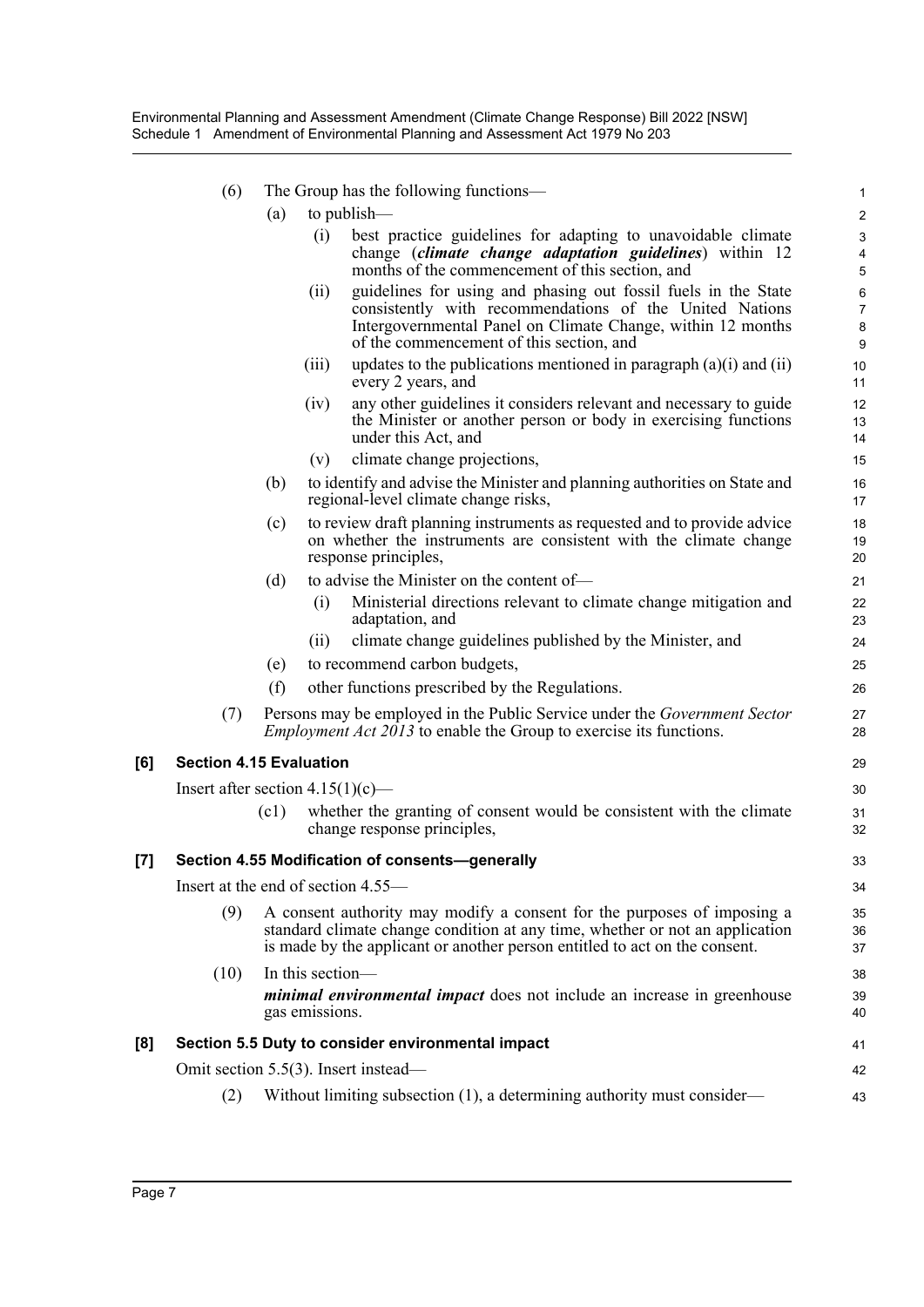|        |      |                        | (a)                        | the effect of an activity on climate change, in particular whether the<br>proposed activity is consistent with the climate change response<br>principles, and                                                                                                                                                              | 1<br>$\overline{c}$<br>3 |
|--------|------|------------------------|----------------------------|----------------------------------------------------------------------------------------------------------------------------------------------------------------------------------------------------------------------------------------------------------------------------------------------------------------------------|--------------------------|
|        |      |                        | (b)                        | the effect of an activity on any wilderness area in the locality in which<br>the activity is intended to be carried on.                                                                                                                                                                                                    | 4<br>5                   |
|        |      | (3)                    |                            | In this section-                                                                                                                                                                                                                                                                                                           | 6                        |
|        |      |                        |                            | <i>wilderness area</i> has the same meaning as in the <i>Wilderness Act 1987</i> .                                                                                                                                                                                                                                         | $\overline{7}$           |
| [9]    |      |                        |                            | Section 8.6 Decisions subject to appeal to Court under this Division                                                                                                                                                                                                                                                       | 8                        |
|        |      |                        | Omit section $8.6(3)(a)$ . |                                                                                                                                                                                                                                                                                                                            | 9                        |
| [10]   |      | <b>Section 8.8A</b>    |                            |                                                                                                                                                                                                                                                                                                                            | 10                       |
|        |      |                        |                            | Insert after section 8.8-                                                                                                                                                                                                                                                                                                  | 11                       |
|        | 8.8A |                        |                            | Appeal by climate advocate                                                                                                                                                                                                                                                                                                 | 12                       |
|        |      |                        |                            | A person who made a submission during the public exhibition of an<br>application for development consent objecting to the grant of consent on the<br>basis that it would be inconsistent with section $1.8(1)$ (a <i>climate advocate</i> )<br>may appeal to the Court against the determination of the consent authority. | 13<br>14<br>15<br>16     |
| [11]   |      |                        |                            | Section 8.10 Time within which appeals may be made                                                                                                                                                                                                                                                                         | 17                       |
|        |      |                        |                            | Insert "or a climate advocate" after "an objector" wherever occurring.                                                                                                                                                                                                                                                     | 18                       |
| [12]   |      | <b>Section 8.10(2)</b> |                            |                                                                                                                                                                                                                                                                                                                            | 19                       |
|        |      |                        |                            | Insert "or the climate advocate" after "the objector".                                                                                                                                                                                                                                                                     | 20                       |
| [13]   |      |                        |                            | Section 8.12 Notice of appeals to be given and right to be heard                                                                                                                                                                                                                                                           | 21                       |
|        |      |                        |                            | Insert after section $8.12(1)(a)$ —                                                                                                                                                                                                                                                                                        | 22                       |
|        |      |                        | (a1)                       | a climate advocate, in the case of an appeal by an applicant concerning<br>an application for development consent in respect of which the climate<br>advocate has a right of appeal under this Division,                                                                                                                   | 23<br>24<br>25           |
| $[14]$ |      |                        | Section 8.12(1)(b)         |                                                                                                                                                                                                                                                                                                                            | 26                       |
|        |      |                        |                            | Insert "or a climate advocate" after "objector".                                                                                                                                                                                                                                                                           | 27                       |
| [15]   |      |                        |                            | <b>Section 10.13 Regulations</b>                                                                                                                                                                                                                                                                                           | 28                       |
|        |      |                        |                            | Insert at the end of section 10.13(1)-                                                                                                                                                                                                                                                                                     | 29                       |
|        |      |                        |                            | , or                                                                                                                                                                                                                                                                                                                       | 30                       |
|        |      |                        | (h)                        | standardised assessment processes for determining whether granting<br>consent to proposed low impact or high impact development would be<br>consistent with the climate change response principles, or                                                                                                                     | 31<br>32<br>33           |
|        |      |                        | (i)                        | requiring an application for development consent for high impact<br>development to include a statement explaining the following (a <i>climate</i><br>$\mu$ impact statement $\rho$ —                                                                                                                                       | 34<br>35<br>36           |
|        |      |                        |                            | the likely impact of the development on the climate,<br>(i)                                                                                                                                                                                                                                                                | 37                       |
|        |      |                        |                            | the likely impact of the climate on the development, or<br>(ii)                                                                                                                                                                                                                                                            | 38                       |
|        |      |                        | (i)                        | the information that must be included in a climate impact statement,<br>including the following—                                                                                                                                                                                                                           | 39<br>40                 |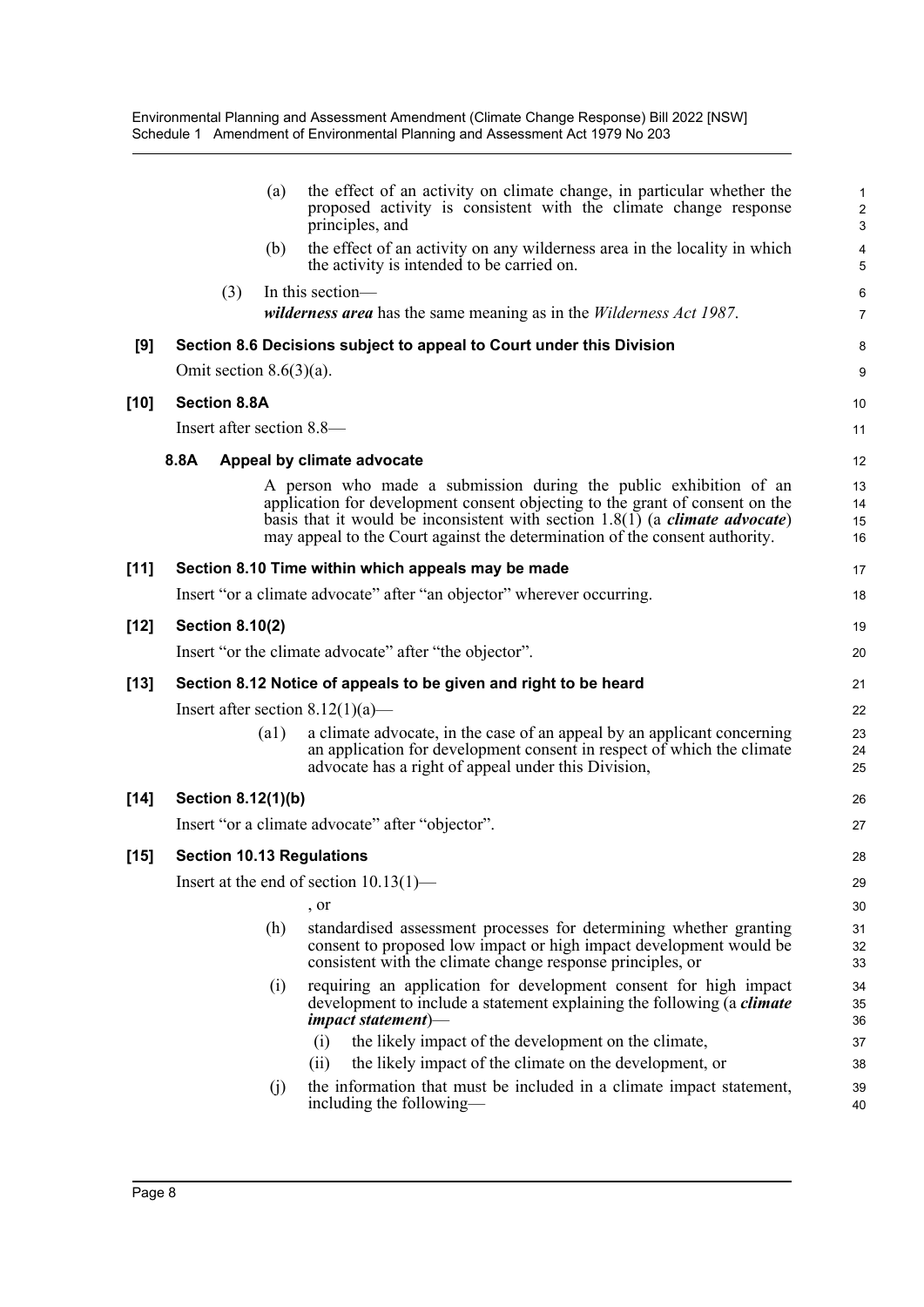|        |                                       |          | (i)     | how the development will emit the lowest possible amount of<br>greenhouse gas,                                                                                                                                                                                                          | $\mathbf{1}$<br>2                           |
|--------|---------------------------------------|----------|---------|-----------------------------------------------------------------------------------------------------------------------------------------------------------------------------------------------------------------------------------------------------------------------------------------|---------------------------------------------|
|        |                                       |          | (ii)    | the risks climate change poses to the development site and<br>surrounding land over the lifetime of the project,                                                                                                                                                                        | $\ensuremath{\mathsf{3}}$<br>$\overline{4}$ |
|        |                                       |          | (iii)   | appropriate adaptation measures that will be implemented as part<br>of the development,                                                                                                                                                                                                 | 5<br>6                                      |
|        |                                       |          | (iv)    | a schedule of periodic reviews of the development to ensure<br>ongoing consistency with the climate change response principles,                                                                                                                                                         | $\overline{7}$<br>8                         |
|        |                                       |          | (v)     | a declaration that the statement was prepared by a registered<br>environmental assessment practitioner.                                                                                                                                                                                 | 9<br>10                                     |
| $[16]$ | Section 10.13(4)-(8)                  |          |         |                                                                                                                                                                                                                                                                                         | 11                                          |
|        | Insert at the end of section $10.13-$ |          |         |                                                                                                                                                                                                                                                                                         | 12                                          |
|        | (4)                                   | $must$ — |         | Within 12 months of the commencement of this subsection, the Minister                                                                                                                                                                                                                   | 13<br>14                                    |
|        |                                       | (a)      |         | request that the Independent Planning and Climate Change Advisory<br>Group make recommendations on the content of regulations for the<br>purposes of subsection $(1)(h)$ –(j), and                                                                                                      | 15<br>16<br>17                              |
|        |                                       | (b)      |         | consider the recommendations, and                                                                                                                                                                                                                                                       | 18                                          |
|        |                                       | (c)      |         | recommend the Governor make regulations for the purposes of<br>subsection $(1)(h)$ – $(j)$ .                                                                                                                                                                                            | 19<br>20                                    |
|        | (5)                                   |          |         | Within 12 months of the commencement of this subsection, the Minister must<br>review the following instruments for consistency with the climate change<br>response principles—                                                                                                          | 21<br>22<br>23                              |
|        |                                       | (a)      |         | Environmental Planning and Assessment Regulation 2021,                                                                                                                                                                                                                                  | 24                                          |
|        |                                       | (b)      |         | State Environmental Planning Policy (Building Sustainability Index:<br><i>BASIX</i> ) 2004.                                                                                                                                                                                             | 25<br>26                                    |
|        | (6)                                   |          |         | Within 12 months of the commencement of this subsection, the Minister must<br>recommend the Governor make a regulation requiring that environmental<br>impact assessments made for the purposes of Part $\bar{5}$ are prepared by registered<br>environmental assessment practitioners. | 27<br>28<br>29<br>30                        |
|        | (7)                                   |          |         | If the Minister identifies an inconsistency, the Minister must recommend that<br>the Governor make a Regulation that remedies the inconsistency.                                                                                                                                        | 31<br>32                                    |
|        | (8)                                   |          |         | Without limiting subsections $(6)$ and $(7)$ , within 12 months of the<br>commencement of this section, the Minister must-                                                                                                                                                              | 33<br>34                                    |
|        |                                       | (a)      |         | request that the Independent Planning and Climate Change Advisory<br>Group review the BASIX scheme, and                                                                                                                                                                                 | 35<br>36                                    |
|        |                                       | (b)      |         | consider any recommendations of the Group, and                                                                                                                                                                                                                                          | 37                                          |
|        |                                       | (c)      | scheme. | recommend the Governor make Regulations that amend the BASIX                                                                                                                                                                                                                            | 38<br>39                                    |